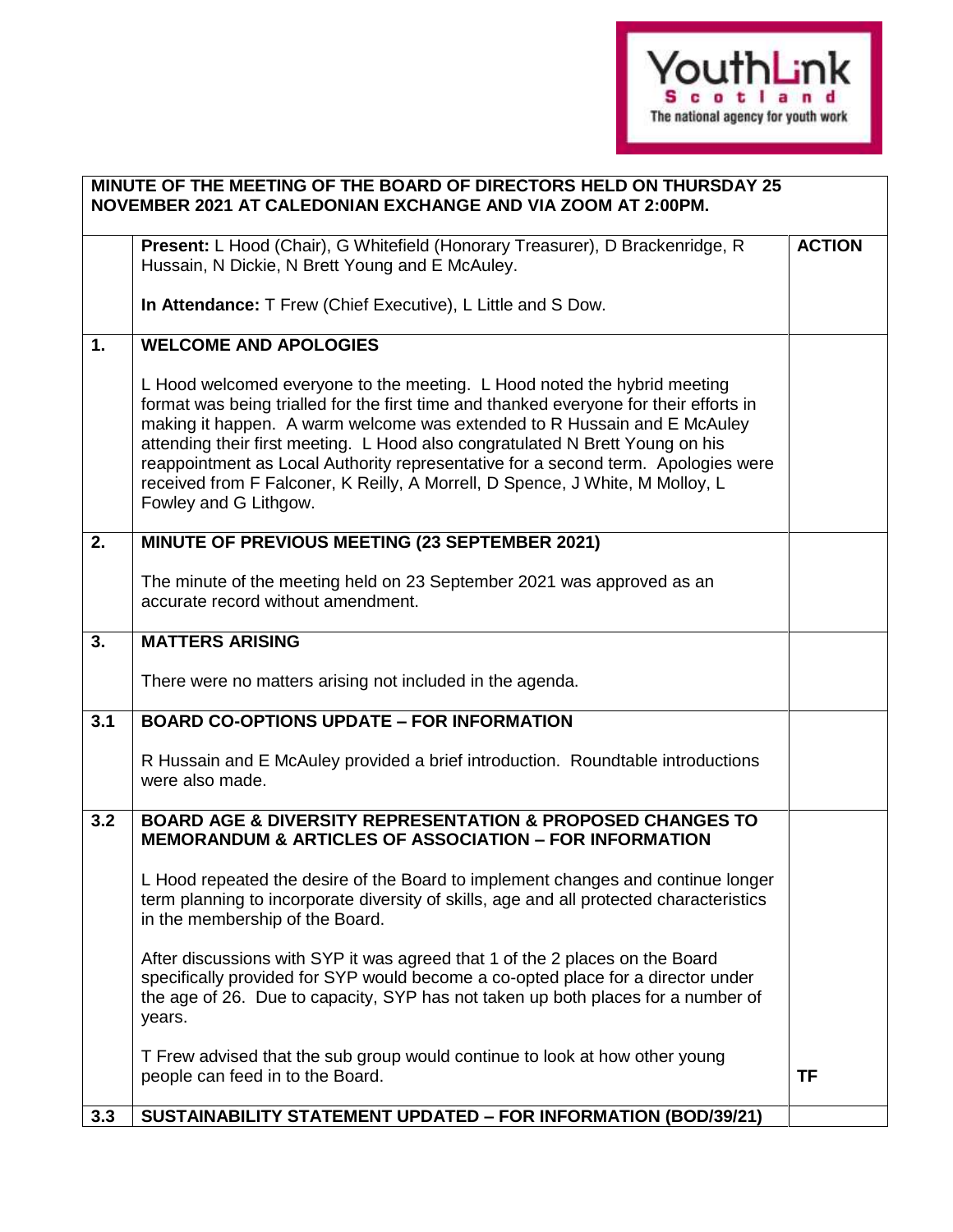|                | The updated Sustainability Statement was noted.                                                                                                                                                                                                                                                                                                                                                                                |              |
|----------------|--------------------------------------------------------------------------------------------------------------------------------------------------------------------------------------------------------------------------------------------------------------------------------------------------------------------------------------------------------------------------------------------------------------------------------|--------------|
| 4.             | <b>CONFLICTS OF INTEREST</b>                                                                                                                                                                                                                                                                                                                                                                                                   |              |
|                | None declared.                                                                                                                                                                                                                                                                                                                                                                                                                 |              |
| 5.             | <b>COVID-19 RECOVERY</b>                                                                                                                                                                                                                                                                                                                                                                                                       |              |
| 5.1            | <b>CEO Update</b>                                                                                                                                                                                                                                                                                                                                                                                                              |              |
|                | T Frew emphasised we were now in recovery mode. He noted that there was a real<br>concern around volunteer numbers. There is opportunity to feed into the ALS Covid<br>Recovery Group as members. The refreshed reference group for the National<br>Youth Work Strategy will meet again in January.                                                                                                                            |              |
| 5.2            | <b>Access to Facilities Update</b>                                                                                                                                                                                                                                                                                                                                                                                             |              |
|                | The Access to Facilities Survey was updated and shows a slightly improved picture<br>although still patchy. Headline stats have been sent to all Local Authority Chief<br>Executives and COSLA. A response has been received from COSLA which will be<br>shared after this meeting. Next steps include replying to COSLA, follow up with the<br>Minister, secure wider coverage of the report and continue to raise the issue. | <b>TF</b>    |
| $6\phantom{a}$ | <b>FINANCE AND AUDIT COMMITTEE</b>                                                                                                                                                                                                                                                                                                                                                                                             |              |
|                |                                                                                                                                                                                                                                                                                                                                                                                                                                |              |
| 6.1            | <b>Accommodation Costs - For Information</b>                                                                                                                                                                                                                                                                                                                                                                                   |              |
|                | G Whitefield advised additional costs of approximately £10k for design in addition to<br>the original budget of £30k. A grant of £15k against a bid of £36k from Scottish<br>Government has been secured towards AV equipment. The final invoice for<br>Rosebery House now paid with no dilapidation costs due. Rent invoice for first<br>period at Caledonian Exchange is being resolved.                                     | LL           |
| 6.3            | Management Accounts to 31 October 2021 - For Information (BOD/40/21)                                                                                                                                                                                                                                                                                                                                                           |              |
|                | G Whitefield noted that management accounts showed an end year shortfall of<br>£58k. The original target was £197k. Indeed that figure has been reduced to £45k<br>since the production of the management accounts. Reserves are available to cover<br>any shortfall if necessary.                                                                                                                                             |              |
|                | G Whitefield reported that provision has been made for a cost of living pay<br>award until agreed. The FAC recommended an immediate payment of 2% in<br>December salaries if agreement was not reached by that time with any<br>difference being paid whenever the settlement was finalised. This was agreed.                                                                                                                  | <b>TF/LL</b> |
|                | G Whitefield advised that discussions had taken place around the lack of any<br>increase in real terms to the core grant from Scottish Government and it was agreed<br>that T Frew would write to the Minister seeking an immediate inflationary increase at<br>the very least.                                                                                                                                                | <b>TF</b>    |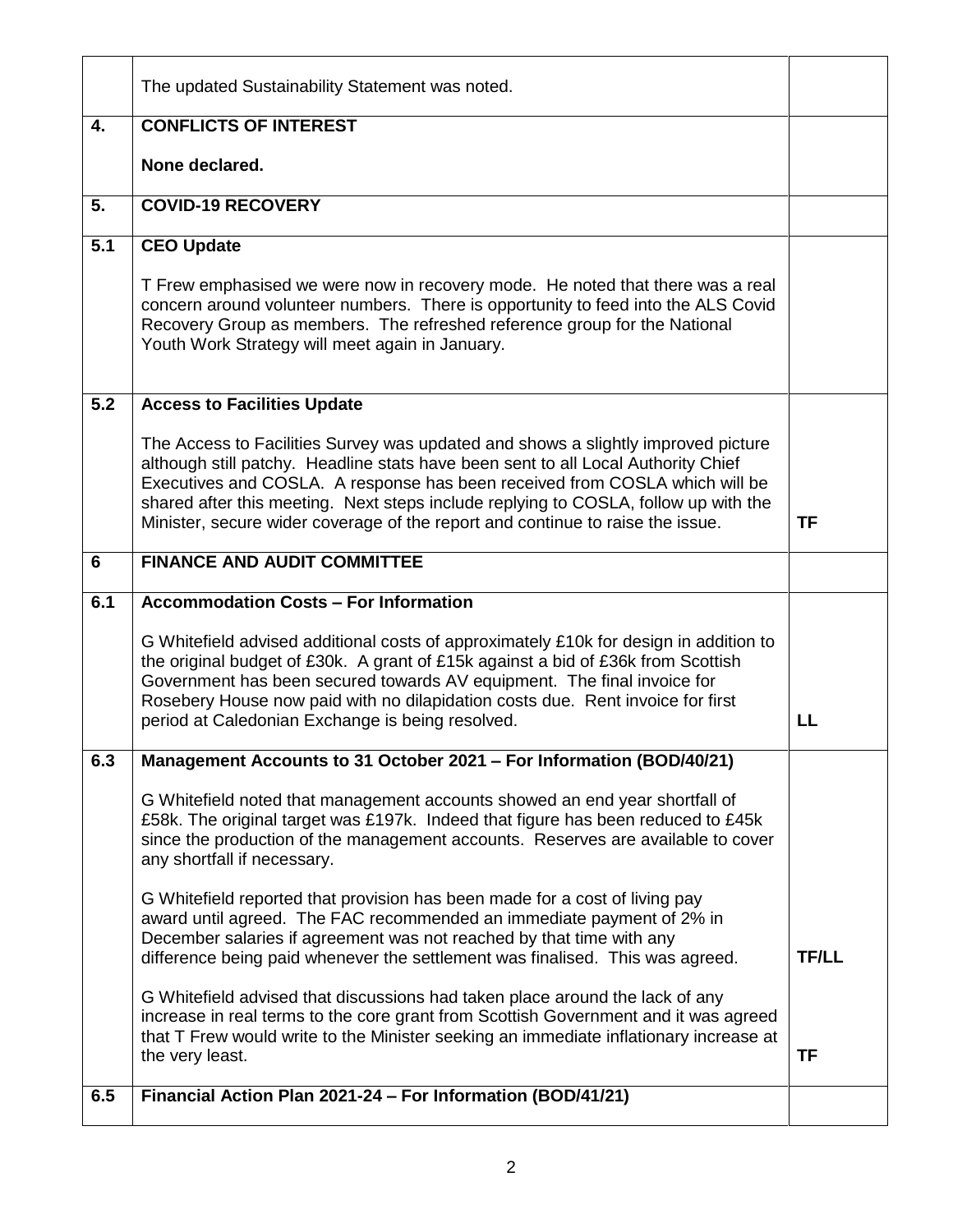|     | G Whitefield highlighted that the Home Working Allowance would be claimed<br>directly from HMRC by staff from 1 April 2022. It was also agreed that the 2 spinal<br>point incremental increase for new staff would be reduced to 1 point.                      |  |
|-----|----------------------------------------------------------------------------------------------------------------------------------------------------------------------------------------------------------------------------------------------------------------|--|
|     | N Brett Young and E McAuley would welcome more information generally on<br>finances. T Frew advised that this would be part of the induction session planned<br>for January and was happy to do extended sessions, perhaps at the 24 hour event<br>on budgets. |  |
| 7.  | <b>ACTION ON PREJUDICE AND ACTION ON SECTARIANISM</b>                                                                                                                                                                                                          |  |
| 7.1 | Input from Sarah Robinson Galloway, Senior Development Officer                                                                                                                                                                                                 |  |
|     | Sarah Robinson Galloway provided an update on AoP and AoS. The presentation<br>will accompany this minute.                                                                                                                                                     |  |
|     | L Hood thanked Sarah for her input.                                                                                                                                                                                                                            |  |
| 8.  | <b>SENIOR MANAGEMENT TEAM UPDATE</b>                                                                                                                                                                                                                           |  |
| 8.1 | Senior Management Team Report - For Information (BOD/42/21)                                                                                                                                                                                                    |  |
|     | The SMT Report was noted.                                                                                                                                                                                                                                      |  |
| 8.2 | 2021-22 Development Plan 6 Month Report - For Information (BOD/43/21)                                                                                                                                                                                          |  |
|     | The 6 Month Report was noted.                                                                                                                                                                                                                                  |  |
| 8.3 | Digital Evolution Strategy - For Information (BOD/44/21)                                                                                                                                                                                                       |  |
|     | The Digital Evolution Strategy Update was noted.                                                                                                                                                                                                               |  |
| 8.4 | YouthLink Scotland Policy Convention Final Report - For Information<br>(BOD/45/21)                                                                                                                                                                             |  |
|     | The Policy Convention Final Report was noted.                                                                                                                                                                                                                  |  |
| 9   | <b>PROPOSED MEETING DATES FOR 2022 - For Decision</b>                                                                                                                                                                                                          |  |
| 9.1 | Proposed Dates - For Decision (BOD/46/21)                                                                                                                                                                                                                      |  |
|     | L Hood advised that the June and September dates presented a problem. It was<br>agreed that the June meeting would go ahead on the date proposed with F Falconer<br>chairing, the September date was changed. The dates were agreed as:                        |  |
|     | 23/24 February Board 24 Hour event - to include business meeting of FAC and<br>Board (details to be confirmed)<br>27 April FAC & Board Meeting                                                                                                                 |  |
|     | 29 June FAC & Board Meeting<br>21 September FAC & Board Meeting                                                                                                                                                                                                |  |
|     | 16 November FAC & Board Meeting                                                                                                                                                                                                                                |  |
| 10. | <b>CONSULTATION RESPONSES</b>                                                                                                                                                                                                                                  |  |